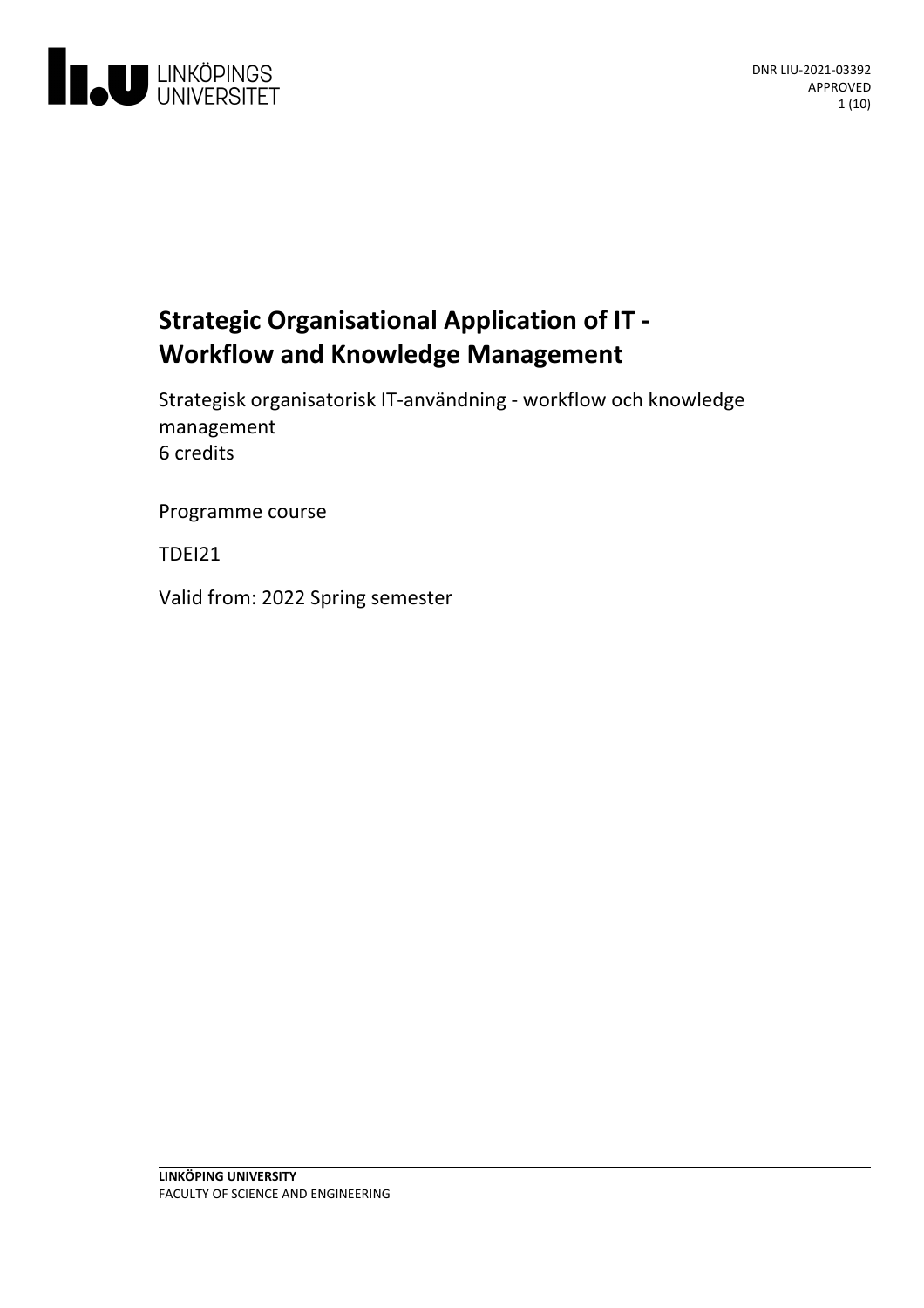| Determined by                                                       | Main field of study                      |                                      |
|---------------------------------------------------------------------|------------------------------------------|--------------------------------------|
| Board of Studies for Industrial<br><b>Engineering and Logistics</b> | Industrial Engineering and<br>Management |                                      |
| Date determined                                                     | Course level                             | <b>Progressive</b><br>specialisation |
| 2021-09-01                                                          | Second cycle                             | A1X                                  |
| <b>Revised by</b>                                                   | Disciplinary domain                      |                                      |
|                                                                     | Technology                               |                                      |
| <b>Revision date</b>                                                | Subject group                            |                                      |
|                                                                     | Industrial Engineering and<br>Management |                                      |
| <b>Offered first time</b>                                           | Offered for the last time                |                                      |
| Spring semester 2008                                                |                                          |                                      |
| <b>Department</b>                                                   | <b>Replaced by</b>                       |                                      |
| Institutionen för ekonomisk och<br>industriell utveckling           |                                          |                                      |

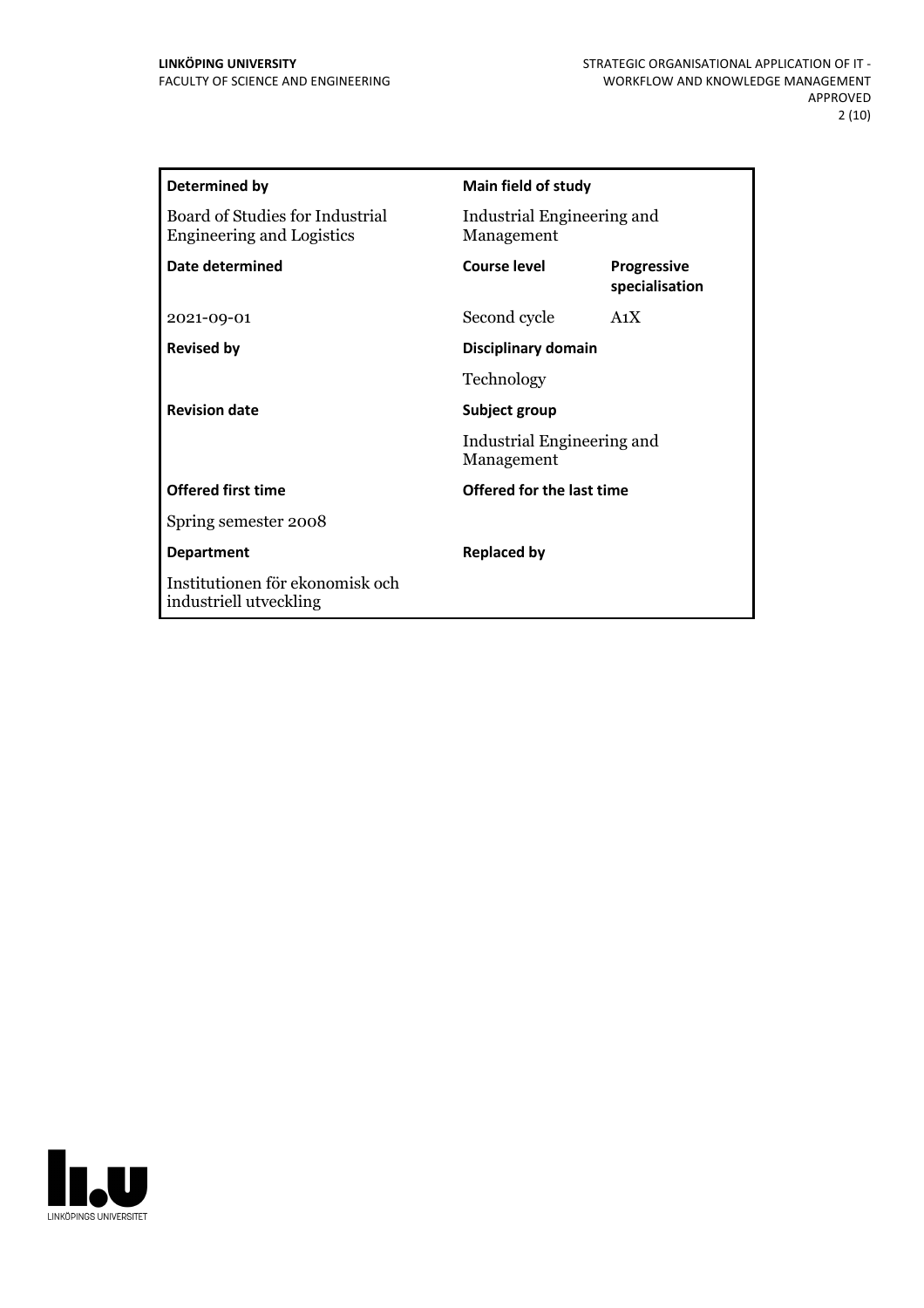# Course offered for

- Master of Science in Design and Product Development
- Master of Science in Industrial Engineering and Management
- Master of Science in Information Technology
- Master of Science in Industrial Engineering and Management International

# **Prerequisites**

Have basic insights in organisation and business administration.

# Intended learning outcomes

In Strategic Application of IT - workflow och knowledge management we focus on the more or less structured communication processes within the organisation. By learning more about participation and influence in development and implementation, group roles, incentives, responisbilities and roles in knowledge management, you build an understanding that can help you turn visions and strategies into action. But it is not just the premeditated and planned that can be of strategic importance. At least as important is that you learn to recognise spontaneous and temporary initiatives and developments that warrant attention

and support. The purpose is to give you insights enabling you to make nuanced assessments of the potential behind the hype.

When having completed the course, you should be able to:

1) assess the potential of a strategic IT application supporting processes within the organisation

2) find and interpret academic articles of relevance to <sup>a</sup> strategic application of IT, and

3) orally and in writing present your own analyses and constructively contribute to and discuss others' analyses.

# Course content

The basic idea of the course is to discuss strategic importance, business impact, current applications and commercial potential, based on current trends. Using case studies and the experience ofthe participants, we investigate the chain from vision to realisation. Workflow and Knowledge management are two central perspectives in the analysis of applications of IT. Reading and discussing published empirical research is a recurring activity in the course. The investigating projects performed by the participants, their literature searches and the interaction between the workgroups form central parts of the knowledge management theme in the course.

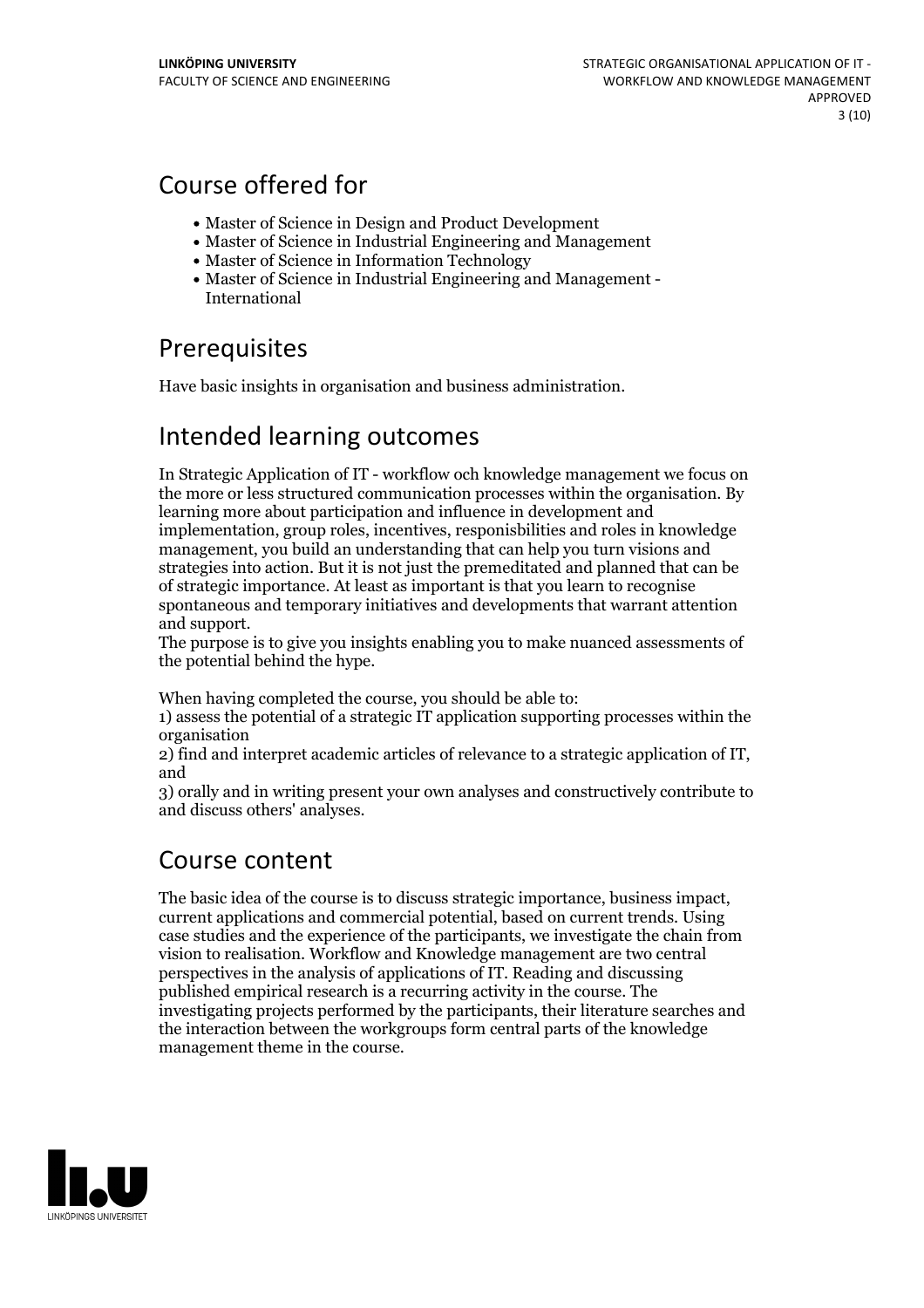# Teaching and working methods

The course consists of lectures and seminars - traditional and virtual. The participants' own investigating projects, literature searches and the interaction between the workgroups form central parts of the knowledge management theme in the course.

# Examination

| UPG4             | Hand-in assignments | 2 credits | U, 3, 4, 5 |
|------------------|---------------------|-----------|------------|
| PRA1             | Project             | 3 credits | U, 3, 4, 5 |
| UPG <sub>2</sub> | <b>Seminars</b>     | 1 credits | U.G        |

To pass the course, the student should actively participate in seminars, have completed reflection reports concerning literature and teaching cases, have participated (well prepared) in the discussion of course literature, teaching cases and the other groups' projects, and have actively participated in a completed project that has been presented orally and in writing in line with the directions given in the course.

# Grades

Four-grade scale, LiU, U, 3, 4, 5

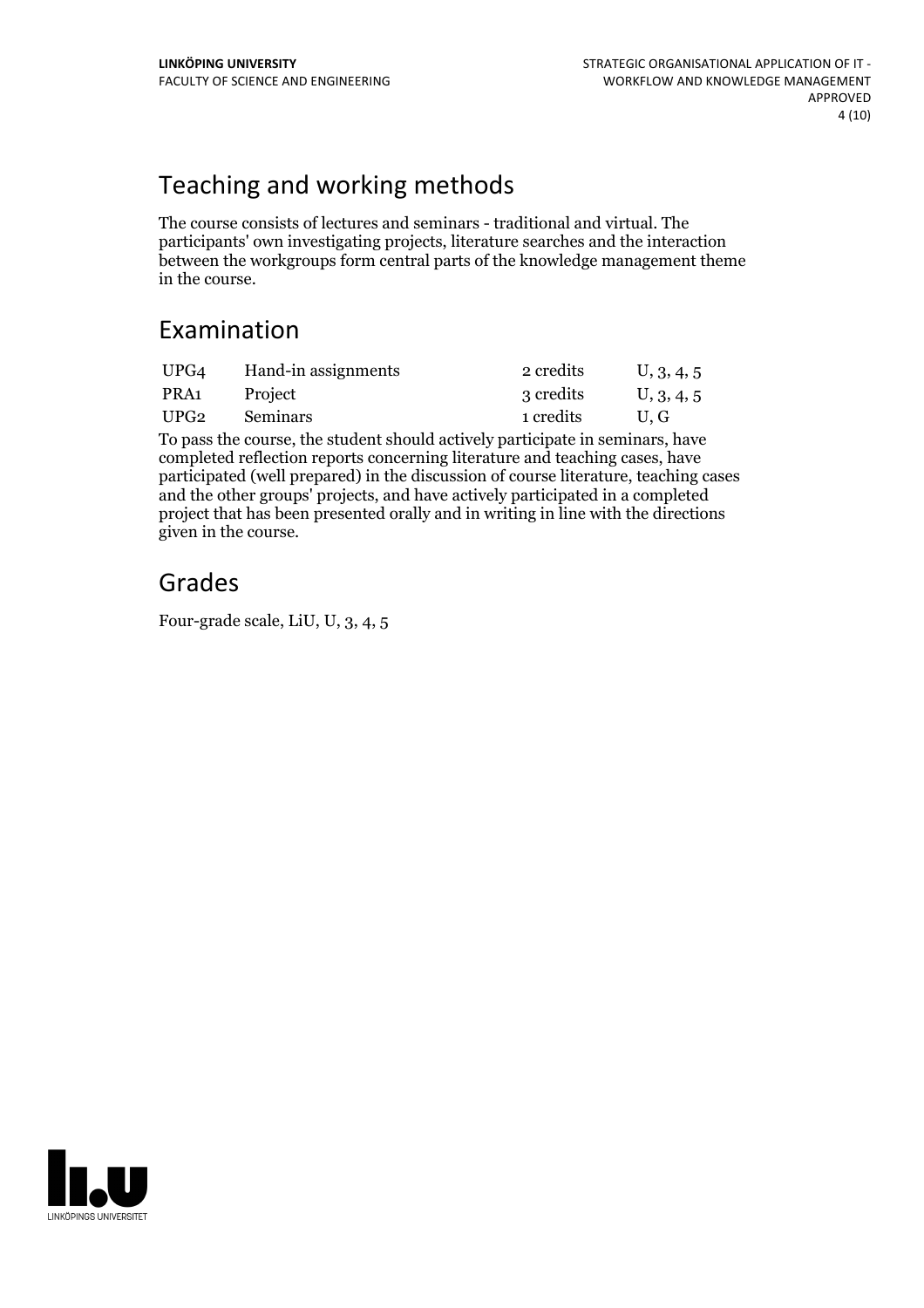# Other information

## **About teaching and examination language**

The teaching language is presented in the Overview tab for each course. The examination language relates to the teaching language as follows:

- If teaching language is "Swedish", the course as a whole could be given in Swedish, or partly in English. Examination language is Swedish, but parts
- of the examination can be in English.<br>
If teaching language is "English", the course as a whole is taught in English.<br>
Examination language is English.<br>
If teaching language is "Swedish/English", the course as a whole will
- taught in English if students without prior knowledge of the Swedish language participate. Examination language is Swedish or English depending on teaching language.

#### **Other**

The course is conducted in a manner where both men's and women's experience and knowledge are made visible and developed.

The planning and implementation of a course should correspond to the course syllabus. The course evaluation should therefore be conducted with the course syllabus as a starting point.

If special circumstances prevail, the vice-chancellor may in a special decision specify the preconditions for temporary deviations from this course syllabus, and delegate the right to take such decisions.

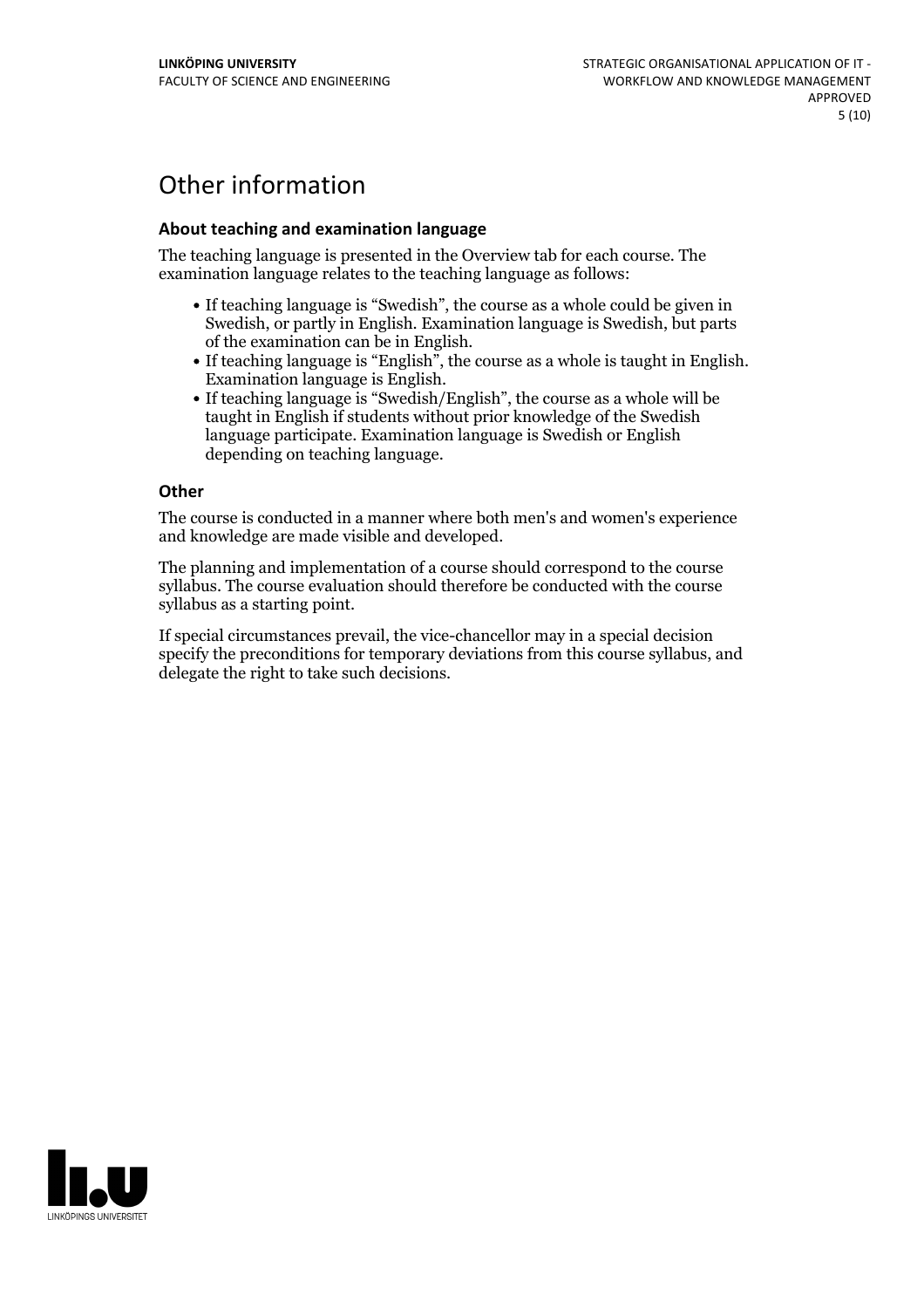# **Common rules**

## Course syllabus

A syllabus must be established for each course. The syllabus specifies the aim and contents of the course, and the prior knowledge that a student must have in order to be able to benefit from the course.

# Timetabling

Courses are timetabled after a decision has been made for this course concerning its assignment to a timetable module.

## Interruption in and deregistration from a course

The LiU decision, Guidelines concerning confirmation of participation in education (Dnr LiU-2020-02256), states that interruptions in study are to be recorded in Ladok. Thus, all students who do not participate in a course for which they have registered must record the interruption, such that the registration on the course can be removed. Deregistration from or interrupting a course is carried out using <sup>a</sup> web-based form: https://www.lith.liu.se/for- [studenter/kurskomplettering?l=en.](https://www.lith.liu.se/for-studenter/kurskomplettering?l=en)

## Cancelled coursesand changes to the course syllabus

Courses with few participants (fewer than 10) may be cancelled or organised in a manner that differs from that stated in the course syllabus. The Dean is to deliberate and decide whether a course is to be cancelled or changed from the course syllabus.

## Guidelines relating to examinations and examiners

For details, see Guidelines for education and examination for first-cycle and second-cycle education at Linköping University, Dnr LiU-2020-04501 [\(http://styrdokument.liu.se/Regelsamling/VisaBeslut/917592\)](http://styrdokument.liu.se/Regelsamling/VisaBeslut/917592).

An examiner must be employed as a teacher at LiU according to the LiU Regulations for Appointments, Dnr LiU-2021-01204 [\(https://styrdokument.liu.se/Regelsamling/VisaBeslut/622784](https://styrdokument.liu.se/Regelsamling/VisaBeslut/622784)). For courses in second-cycle, the following teachers can be appointed as examiner: Professor (including Adjunct and Visiting Professor), Associate Professor (including Adjunct), Senior Lecturer (including Adjunct and Visiting Senior Lecturer), Research Fellow, or Postdoc. For courses in first-cycle, Assistant Lecturer (including Adjunct and Visiting Assistant Lecturer) can also be appointed as examiner in addition to those listed for second-cycle courses. In exceptional cases, a Part-time Lecturer can also be appointed as an examiner at both first- and second cycle, see Delegation of authority for the Board of Faculty of Science and Engineering.

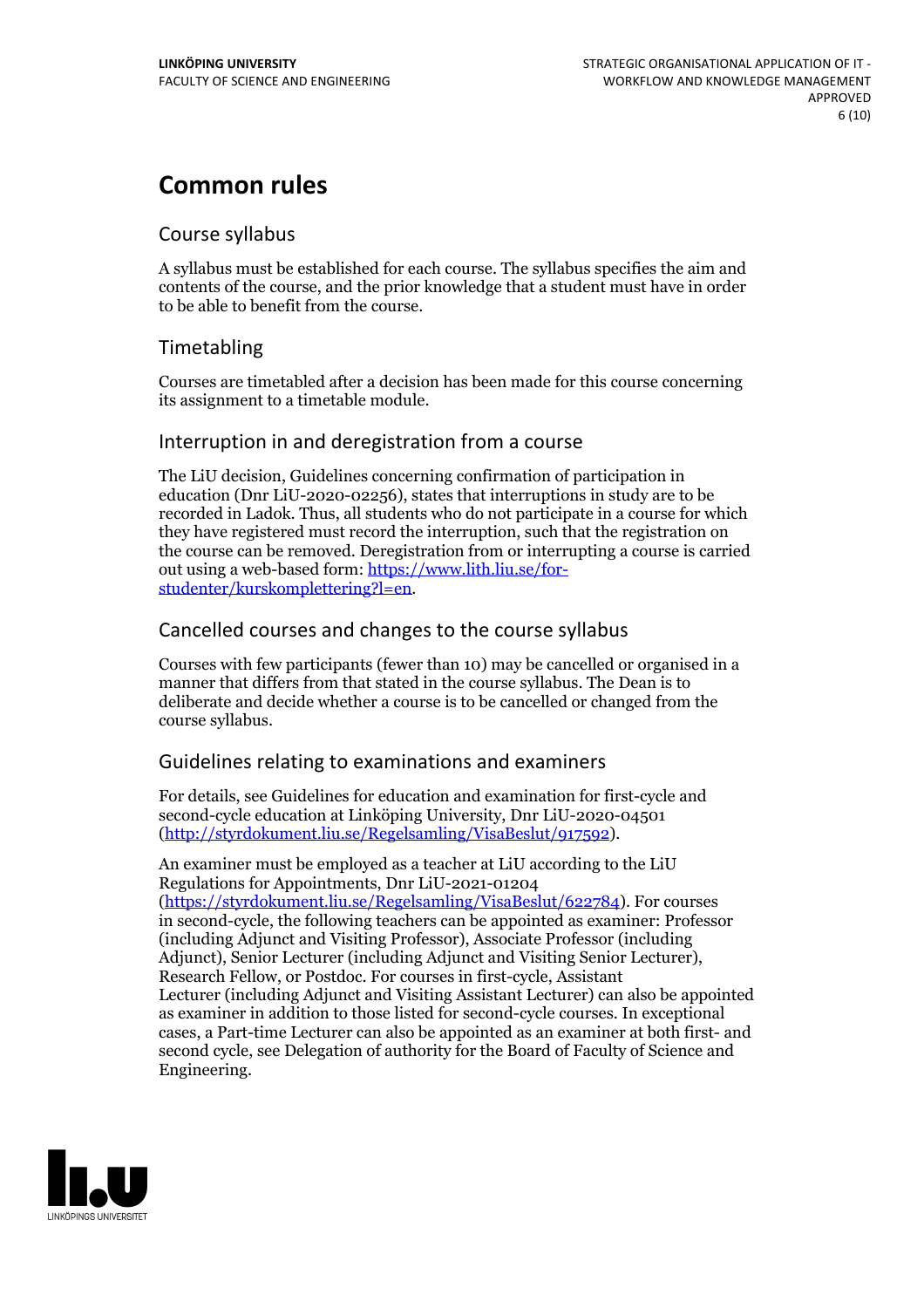# Forms of examination

#### **Principles for examination**

Written and oral examinations and digital and computer-based examinations are held at least three times a year: once immediately after the end of the course, once in August, and once (usually) in one of the re-examination periods. Examinations held at other times are to follow a decision of the faculty programme board.

Principles for examination scheduling for courses that follow the study periods:

- courses given in VT1 are examined for the first time in March, with re-examination in June and August
- courses given in VT2 are examined for the first time in May, with re-examination in August and October
- courses given in HT1 are examined for the first time in October, with re-examination in January and August
- courses given in HT2 are examined for the first time in January, with re-examination in March and in August.

The examination schedule is based on the structure of timetable modules, but there may be deviations from this, mainly in the case of courses that are studied and examined for several programmes and in lower grades (i.e. 1 and 2).

Examinations for courses that the faculty programme board has decided are to be held in alternate years are held three times during the school year in which the course is given according to the principles stated above.

Examinations for courses that are cancelled orrescheduled such that they are not given in one or several years are held three times during the year that immediately follows the course, with examination scheduling that corresponds to the scheduling that was in force before the course was cancelled or rescheduled.

When a course, or a written examination (TEN, DIT, DAT), is given for the last time, the regular examination and two re-examinations will be offered. Thereafter, examinations are phased out by offering three examinations during the following academic year at the same times as the examinations in any substitute course. If there is no substitute course, three examinations will be offered during re- examination periods during the following academic year. Other examination times are decided by the faculty programme board. In all cases above, the examination is also offered one more time during the academic year after the following, unless the faculty programme board decides otherwise. In total, 6 re-examinations are offered, of which 2 are regular re-examinations. In the examination registration system, the examinations given for the penultimate time and the last time are denoted.

If a course is given during several periods of the year (for programmes, or on different occasions for different programmes) the faculty programme board or boards determine together the scheduling and frequency of re-examination occasions.

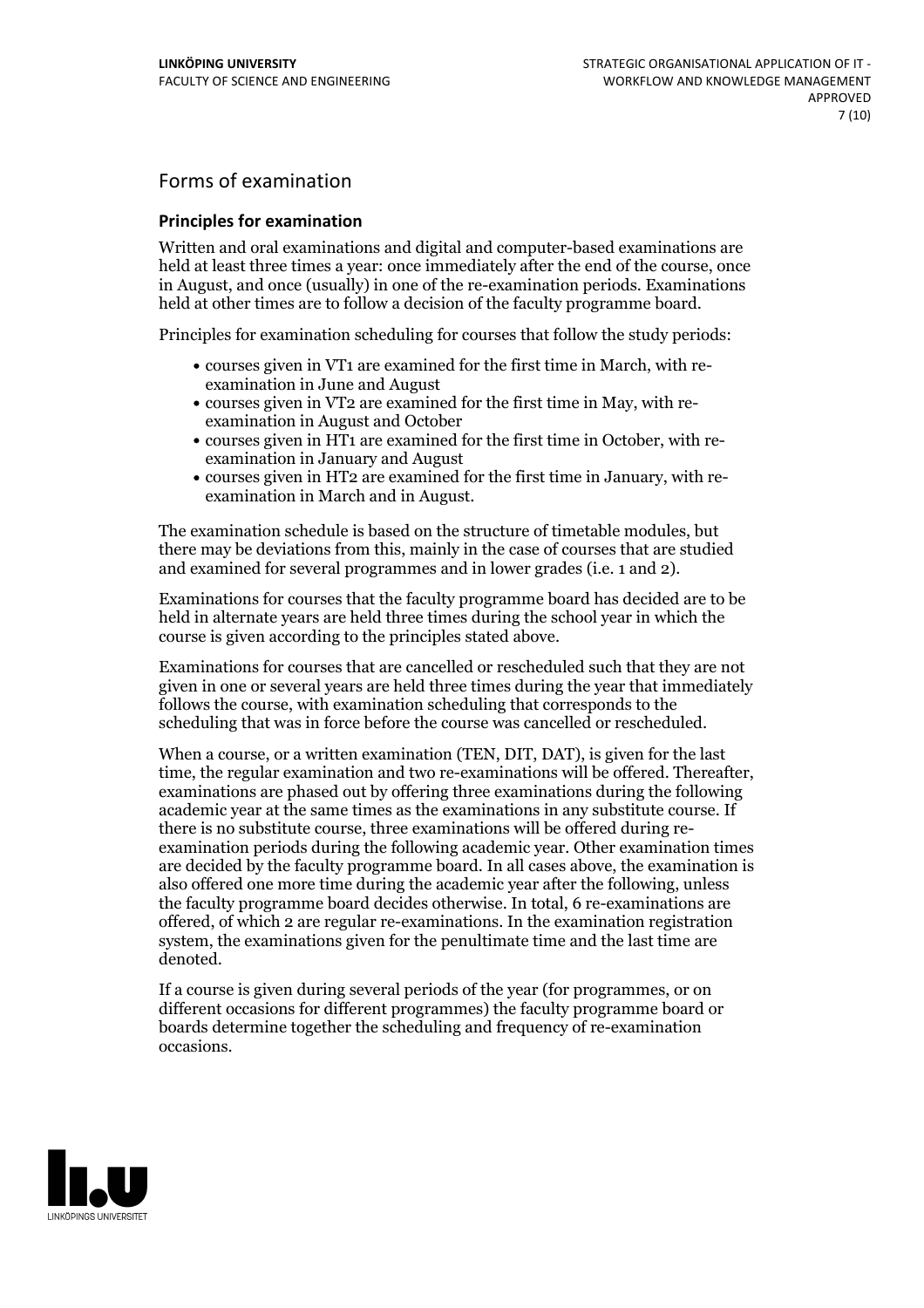### **Retakes of other forms of examination**

Regulations concerning retakes of other forms of examination than written examinations and digital and computer-based examinations are given in the LiU guidelines for examinations and examiners, [http://styrdokument.liu.se/Regelsamling/VisaBeslut/917592.](http://styrdokument.liu.se/Regelsamling/VisaBeslut/917592)

#### **Course closure**

For Decision on Routines for Administration of the Discontinuation of Educational Programs, Freestanding Courses and Courses in Programs, see DNR LiU-2021-04782. After a decision on closure and after the end of the discontinuation period, the students are referred to a replacement course (or similar) according to information in the course syllabus or programme syllabus. If a student has passed some part/parts of a closed program course but not all, and there is an at least partially replacing course, an assessment of crediting can be made. Any crediting of course components is made by the examiner.

#### **Registration for examination**

In order to take an written, digital or computer-based examination, registration in advance is mandatory, see decision in the university's rule book [https://styrdokument.liu.se/Regelsamling/VisaBeslut/622682.](https://styrdokument.liu.se/Regelsamling/VisaBeslut/622682) An unregistered student can thus not be offered a place. The registration is done at the Student Portal or in the LiU-app during the registration period. The registration period opens 30 days before the date of the examination and closes 10 days before the date of the examination. Candidates are informed of the location of the examination by email, four days in advance.

## **Code of conduct for students during examinations**

Details are given in a decision in the university's rule book: <http://styrdokument.liu.se/Regelsamling/VisaBeslut/622682>.

#### **Retakes for higher grade**

Students at the Institute of Technology at LiU have the right to retake written examinations and digital and computer-based examinations in an attempt to achieve a higher grade. This is valid for all examination components with code "TEN", "DIT" and "DAT". The same right may not be exercised for other examination components, unless otherwise specified in the course syllabus.

A retake is not possible on courses that are included in an issued degree diploma.

#### **Grades**

The grades that are preferably to be used are Fail (U), Pass (3), Pass not without distinction  $(4)$  and Pass with distinction  $(5)$ .

- Grades U, 3, 4, 5 are to be awarded for courses that have written or digital examinations.<br>• Grades Fail (U) and Pass (G) may be awarded for courses with a large
- degree of practical components such as laboratory work, project work and

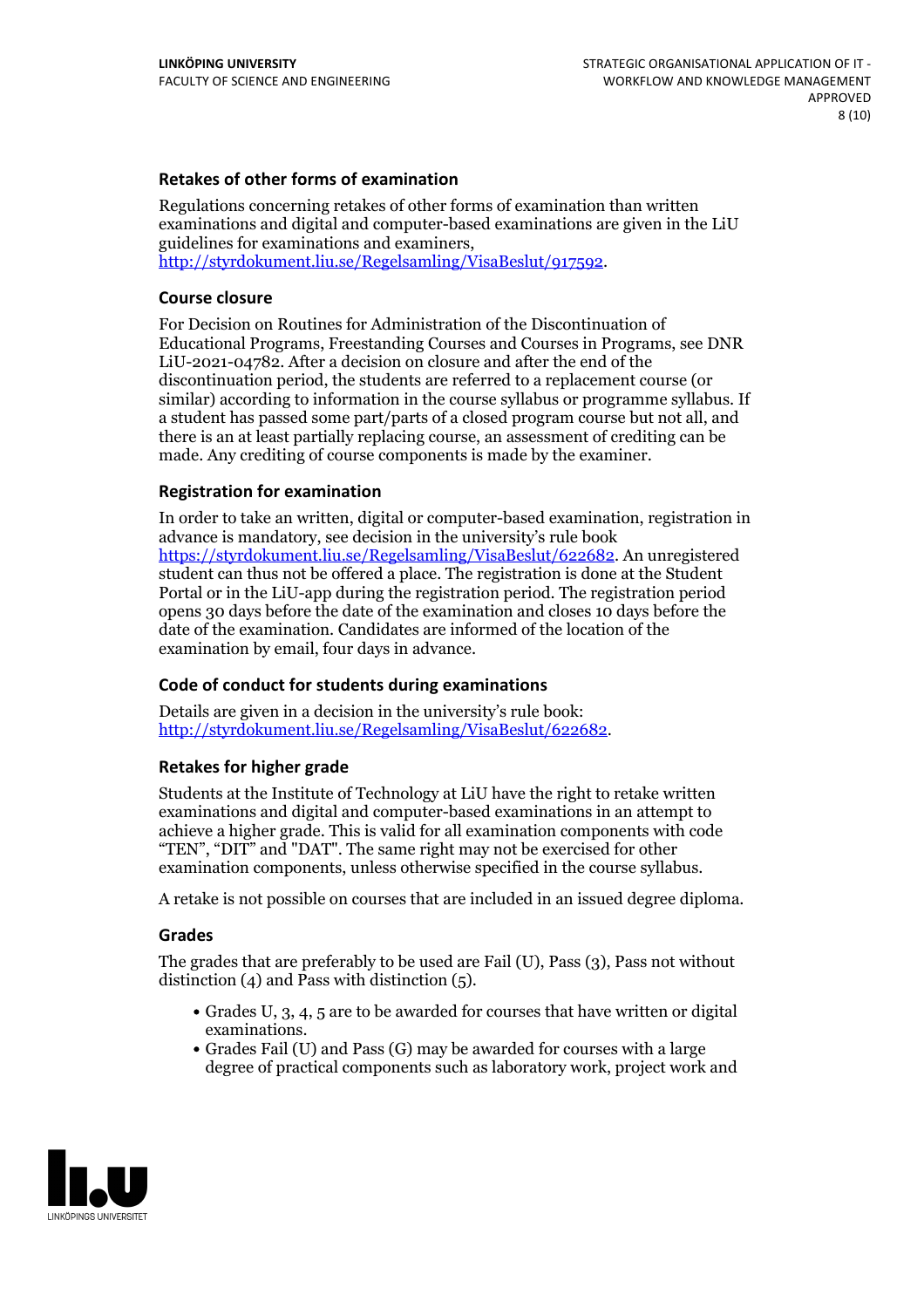group work.<br>• Grades Fail (U) and Pass (G) are to be used for degree projects and other independent work.

#### **Examination components**

The following examination components and associated module codes are used at the Faculty of Science and Engineering:

- Grades U, 3, 4, 5 are to be awarded for written examinations (TEN) and
- digital examinations (DIT).<br>• Examination components for which the grades Fail (U) and Pass (G) may be awarded are laboratory work (LAB), project work (PRA), preparatory written examination (KTR), digital preparatory written examination (DIK), oral examination (MUN), computer-based examination (DAT), home
- assignment (HEM), and assignment (UPG).<br>• Students receive grades either Fail (U) or Pass (G) for other examination components in which the examination criteria are satisfied principally through active attendance such as tutorial group (BAS) or examination item
- (MOM).<br>• Grades Fail (U) and Pass (G) are to be used for the examination components Opposition (OPPO) and Attendance at thesis presentation (AUSK) (i.e. part of the degree project).

In general, the following applies:

- 
- Mandatory course components must be scored and given <sup>a</sup> module code. Examination components that are not scored, cannot be mandatory. Hence, it is voluntary to participate in these examinations, and the voluntariness must be clearly stated. Additionally, if there are any associated conditions to
- the examination component, these must be clearly stated as well.<br>• For courses with more than one examination component with grades U,3,4,5, it shall be clearly stated how the final grade is weighted.

For mandatory components, the following applies (in accordance with the LiU Guidelines for education and examination for first-cycle and second-cycle

[http://styrdokument.liu.se/Regelsamling/VisaBeslut/917592\)](http://styrdokument.liu.se/Regelsamling/VisaBeslut/917592):

If special circumstances prevail, and if it is possible with consideration of the nature of the compulsory component, the examiner may decide to replace the compulsory component with another equivalent component.

For possibilities to alternative forms of examinations, the following applies (in accordance with the LiU Guidelines for education and examination for first-cycle [http://styrdokument.liu.se/Regelsamling/VisaBeslut/917592\)](http://styrdokument.liu.se/Regelsamling/VisaBeslut/917592):

If the LiU coordinator for students with disabilities has granted a student the right to an adapted examination for a written examination in an examination hall, the student has the right to it.